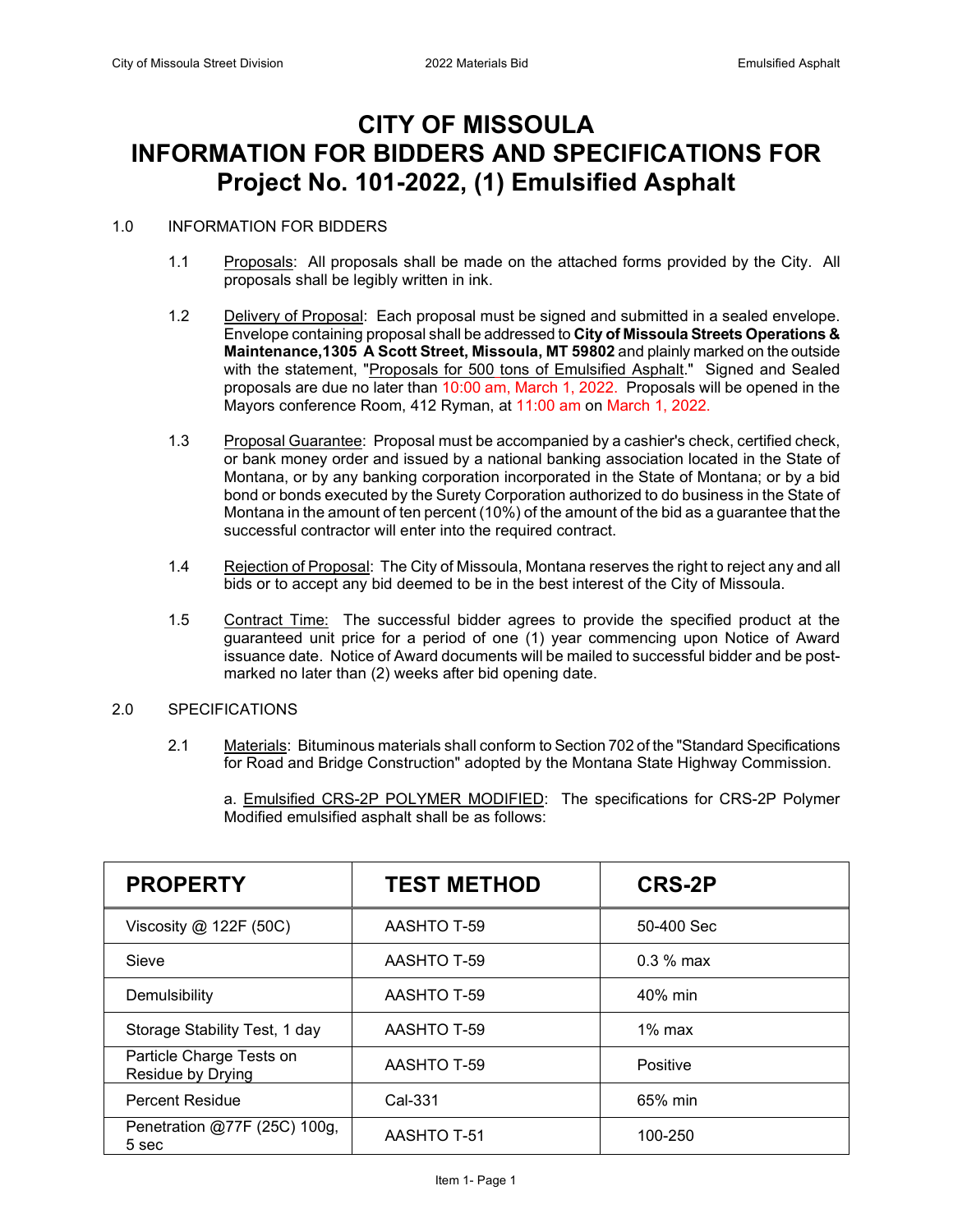| Ductility @ 77F (25C) 5 cm/min | AASHTO T-51 | 75 cm. min |
|--------------------------------|-------------|------------|
| <b>Elastic Recovery</b>        | TF-31       | 58% min    |

#### 3.0 SHIPPING AND DELIVERY

- a. Supplier shall deliver the emulsified asphalt to the City (FOB Missoula, Montana).
- b. The City of Missoula Chip and Seal Program will start on or about July 18, 2022, and end August 4, 2022, Deliveries of emulsified asphalt will be performed during this time excluding Fridays and weekend.
- c. The City Street Superintendent or his designated representative shall provide advance notice of at least 5 days preceding delivery.
- d. The work week will be Monday through Thursday from 7:00 a.m. to 5:30 p.m.
- e. The normal tonnage requests will be approximately 35 tons per delivery.
- f. The City agrees to provide at least 24 hour notice of the cancellation of an order.
- g. A notice of the inability of the supplier to meet a delivery schedule shall be provided at least 24 hours in advance of the delivery date and time and requires City approval.
- h. Deliveries shall be made within the City Limits of Missoula and may vary as to location depending upon what streets are being chipped and sealed.
- i. The supplier shall carefully inspect each tank car or tank truck before it is loaded and ship emulsified asphalt in clean, uncontaminated cars or trucks and sealed after loading by the supplier.
- j. The listed quantities are based on preliminary project programming, which is subject to change. The City reserves the right to vary the quantities of each line item and may alter tonnage without additional price negotiation
- k. In the event of a delivery truck hold-over the City agrees to additionally compensate the supplier at a rate of \$350.00/night.
- l. The City shall make every effort to unload delivery trucks within 2 hours of arrival. In the event additional unload time is required the City agrees to additionally compensate the supplier at a rate of \$125.00/hour.

#### 4.0 LIQUIDATED DAMAGES

- 4.1 Any expenses incurred by the City of a delay in delivery not covered by Section 3.f. above that places the City in the position of having labor and equipment on the job site sitting idle will be deducted from the monies due the supplier. The amount of this deduction is to cover liquidated damages to the City in the amount of \$225 per hour of delay. This amount is not to be considered as a penalty, but represents the actual loss to the City for equipment and labor necessary to operate a chip and seal crew.
- 5.0 TESTING

The City will be responsible for any testing that they deem necessary to assure that the Emulsified Asphalt meets the gradation enumerated under Section No. 2 of these Specifications.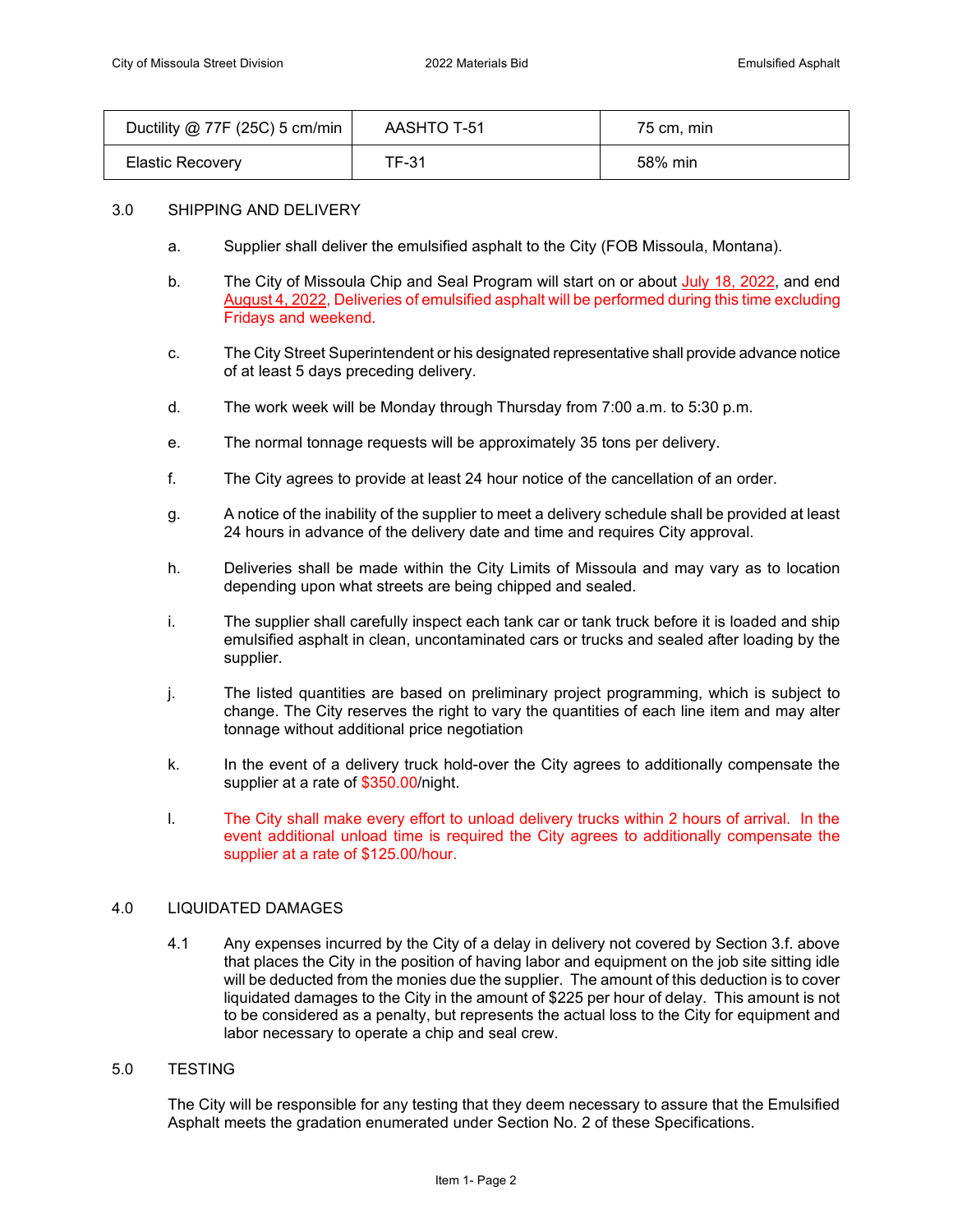#### 6.0 METHOD OF MEASUREMENT AND BASIS OF PAYMENT

- 6.1 Measurement: Tonnage shall be measured by certified scales provided by the supplier or on public scales most accessible to the source. Each vehicle used in transporting emulsified asphalt shall be weighed completely empty and again after loading. The difference in weights will be used as a basis for computing the tonnage on a 2,000 pound ton.
- 6.2 Payment:
	- a. Emulsified Asphalt shall be paid for at a unit price bid per ton as furnished to the City (FOB Missoula). Payment shall be full compensation for labor, delivery, demurrage less than or equal to 2 hours as previously stated, storage over night shall be compensated as previously stated, equipment, materials and incidentals necessary to furnish the material in full compliance with the Specifications.
	- b. No payment will be made for material rejected for deviations from these Specifications.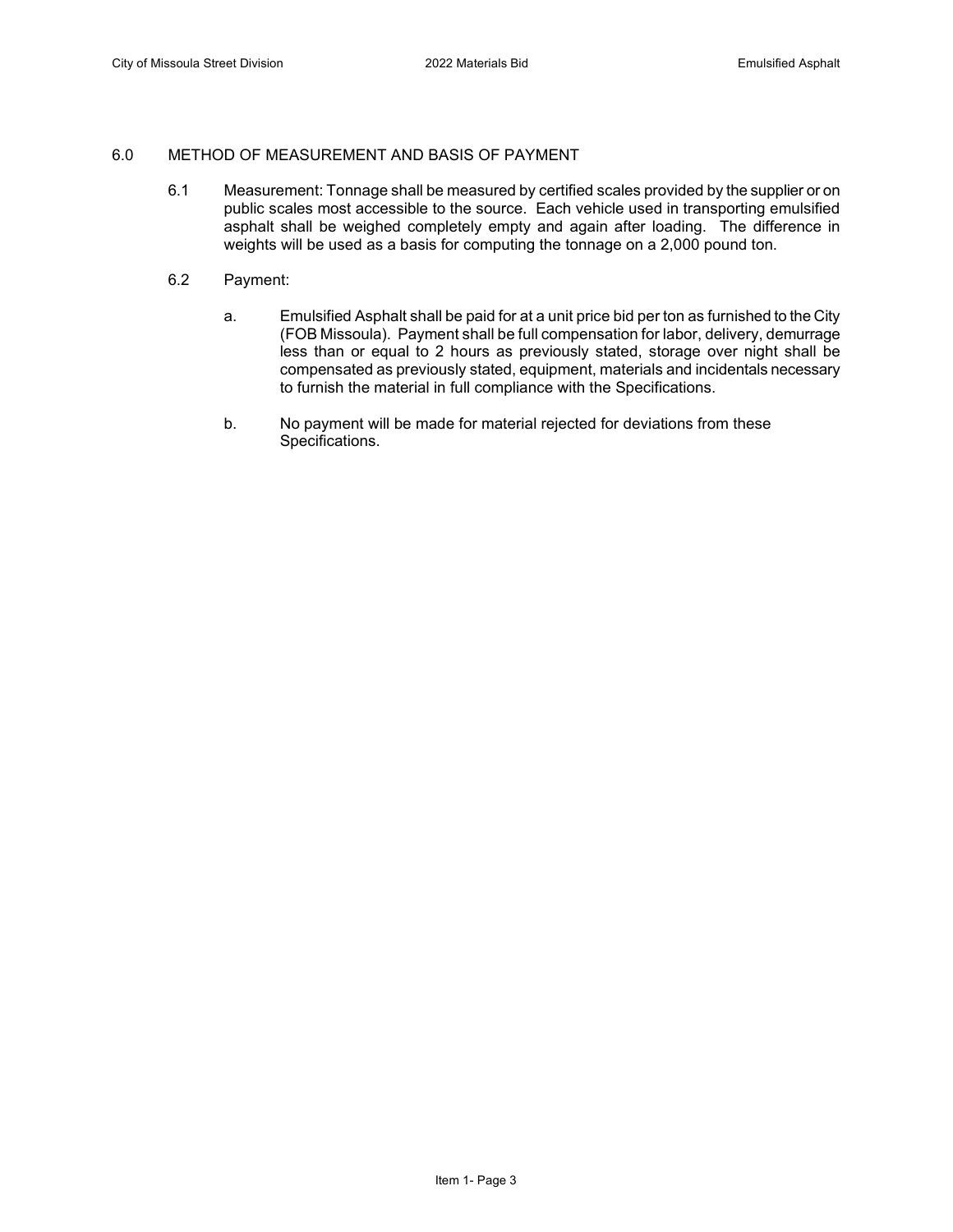## **PUBLIC WORKS PROJECT NO. 101-2022 (1)**

### **PROPOSAL FOR FURNISHING EMULSIFIED ASPHALT**

The undersigned bidder having examined the specifications for bid, hereby proposes to provide 500 tons of emulsified asphalt to the City of Missoula, Montana, complete in accordance with the specifications on file in the office of the City Engineer for the prices quoted in this proposal.

The undersigned bidder further agrees that the only persons or parties interested in this proposal are in all respects fair and without fraud; that it is made without collusion with any officials or employees of the City of Missoula, and that the proposal is made without any connection or collusion with any person making another proposal.

| Enclosed herewith is a                                                                     | as a proposal guarantee, in the amount of |
|--------------------------------------------------------------------------------------------|-------------------------------------------|
| ten percent of bid, or                                                                     | Dollars, (\$                              |
| which the undersigned agrees is to be forfeited to and become the property of the City of  |                                           |
| Missoula as liquidated damages, should this proposal be accepted and the contract          |                                           |
| awarded to him and he fails to deliver the materials in the form prescribed, but otherwise |                                           |
| the proposal guarantee shall be returned to the undersigned upon signing of the contract.  |                                           |

The undersigned bidder further agrees that pursuant to Section 18-1-102 Montana Code Annotated, the City is required to provide purchasing preferences to resident Montana vendors and/or for products made in Montana against the bid of a nonresident if the state of the nonresident enforces a preference for residents.

In submitting this bid, it is understood that the City of Missoula reserves the right to reject any and all bids, to delete certain items, and to postpone award for a reasonable time.

The undersigned bidder certifies that he understands and accepts the manner of payment of the cost of materials for this bid item.

The undersigned bidder certifies that he has received and duly considered the following Addenda to the specifications and the following revisions or additions to the plans:

| Addenda: No. | Dated |  |
|--------------|-------|--|
| Addenda: No. | Dated |  |
| Addenda: No. | Dated |  |
| Addenda: No. | Dated |  |